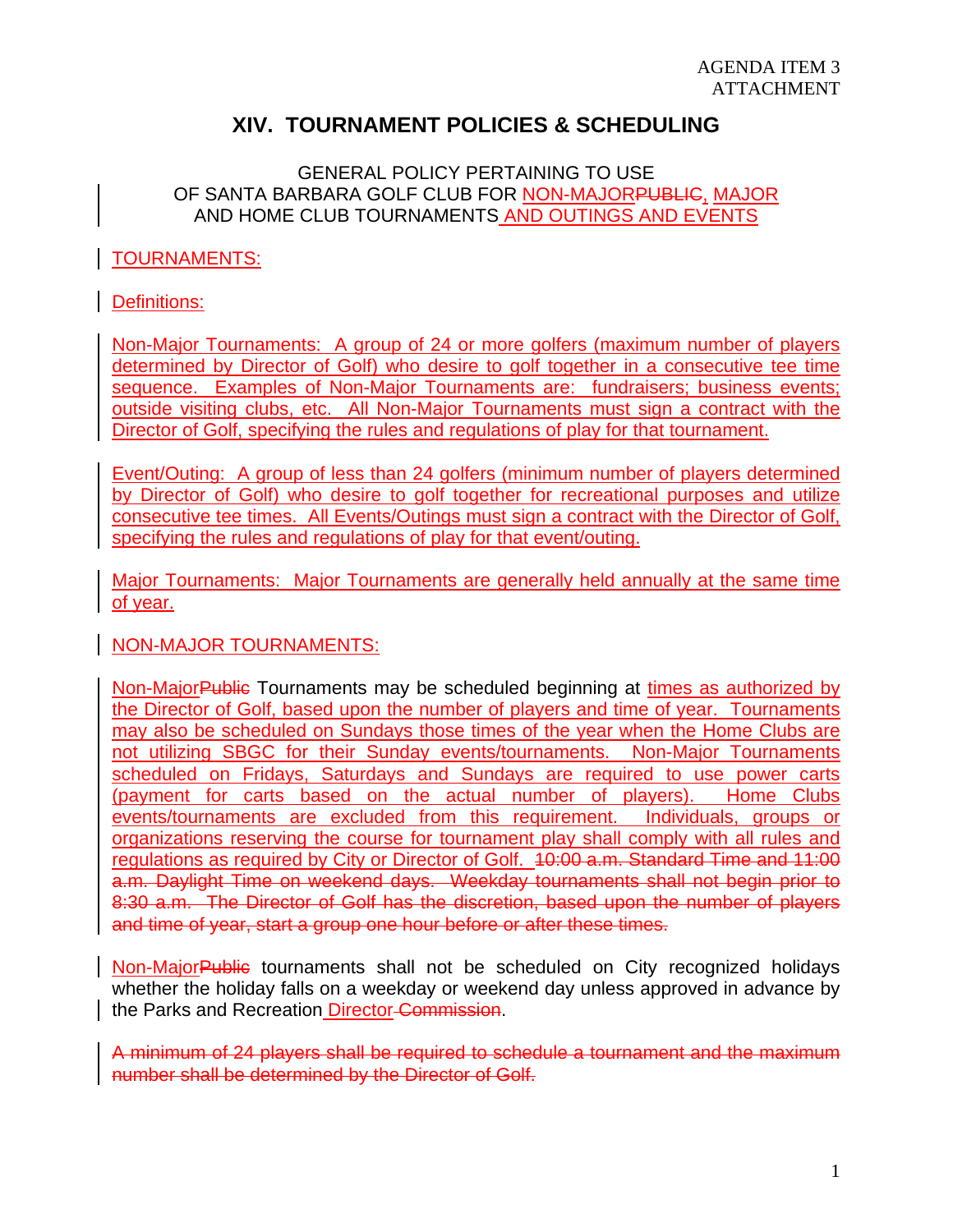No individual, group or organization shall schedule more than six tournaments per year and not more than one in any given month.

A determination of the maximum number of tournaments per month, shall be based # necessary, the Park and Recreation Commission, shall, upon recommendation of the from the Parks and Recreation Director or Director of Golf to the Parks and Recreation Director., determine the maximum number of tournaments scheduled per month.

Individuals, groups or organizations reserving the course for tournament play shall comply with all rules and regulations as required by City or Director of Golf.

#### SHOTGUN TOURNAMENTS:

Shotgun tournaments may be scheduled with the Director of Golf, at any time of the year (except Sundays), but limited to one per month. during the months of September to May on Mondays and Fridays. Shotgun groups must pay green fees for a minimum of 100 players and a maximum of 120 players. <del>, plus a shotgun fee of \$500</del>For Shotgun Tournaments scheduled on a Saturday, a \$500 fee will be charged to cover direct costs of the greens maintenance staff to set up the course for shotgun play. for Monday play and \$1,000 for Friday play. If a group has less than 100 players, and the Director of Golf can add non-tournament players to the shotgun, the group will only be charged for the actual number signed up through their tournament. The added non-tournament players will pay their own applicable greens fees. Shotgun tournaments may be scheduled during the months of June through August on one Monday per month, in the afternoon, scheduled at the discretion of the Director of Golf. Double shotguns will not be approved, but when single shotgun tournaments are may be held in the morning, an afternoon tournament may be held, open to the public at large. Shotgun tournaments scheduled for Fridays and Saturdays are required to use power carts (payment for carts based on the actual number of players). with the tournament group starting in the afternoon, and a shotgun tournament may be held in the morning, open to the public at large, scheduled at the discretion of the Director of Golf. To maintain the pace of play, all players in shotgun tournaments must use power carts.

The shotgun tournament group is required to purchase food service from Mulligan's Cafe at a minimum of the cost of a basic box lunch.  $\frac{1}{x}$  (rate would apply to actual number of players).

The Director of Golf is responsible for ensuring that the Tournament Chairperson understands all contract terms.

Groups wanting other dates can call the golf course to arrange for 1<sup>et</sup> and 10<sup>th</sup> tee use. Players would finish within a 2 ½ hour time frame. The group must pay for a minimum of 100 players. Group must purchase food service from Mulligan's Café at a minimum of the cost of a basic box lunch (rate would apply to actual number of players).

### EVENTS/OUTINGS: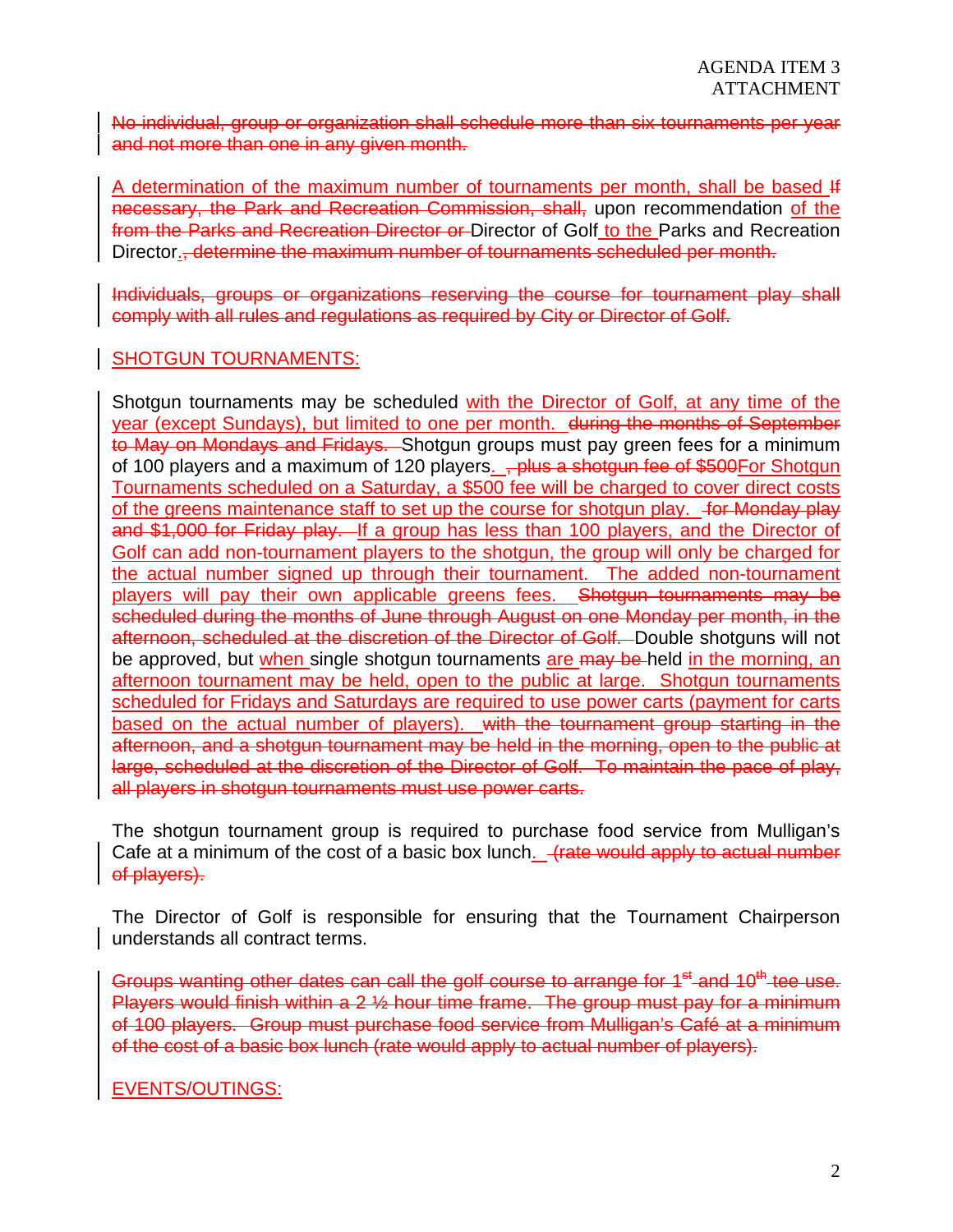Those groups holding an event/outing as defined above, shall comply with all the Non-Major Tournament rules and regulations.

MAJOR TOURNAMENTS:

The Golf Course shall not be closed to the public for major invitational tournaments for more than four (4) days annually. Major tournaments (i.e., Santa Barbara Classic, the Santa Barbara City Championship) shall never be scheduled on City recognized holidays, except for Memorial Day for the City Championship. Tournament play on Memorial Day shall be limited to morning hours only as approved by the Parks and Recreation Director. All Major Tournaments must sign a contract with the Director of Golf.

Major invitational tournaments must be approved in advance by the Parks and Recreation Director. Park and Recreation Commission. Sponsor(s) of a major invitational tournament shall submit to the Parks and Recreation Director, within ten days of the tournament termination date, a written accounting of all income and expenditures.

The Director of Golf is responsible for ensuring that the Tournament Chairperson understands all contract terms.

### HOME CLUB TOURNAMENTS

A "Home Club" shall be defined as a local golf club open to the public established for the benefit of local residents interested in club affiliation for the purpose of organized golf and social activities.

Home Clubs shall be approved and recognized by the Park and Recreation Commission to qualify for special course use. The Park and Recreation Commission, based on advice from the Parks and Recreation Director, shall have final authority in determining the number of Home Clubs to be associated with the Santa Barbara Golf Club.

Home Club tournaments shall have starting times as follows:

#### Weekends:

- Men's Club and Los Paisanos start 9:00 a.m. Sundays
- Hits and Misses and Executive Women's Golf start 9:00 a.m. Sundays

#### Weekdays:

- Tuesday Swingers start 10:30 a.m. Tuesdays
- Women's Club start 9:00 a.m. Wednesdays